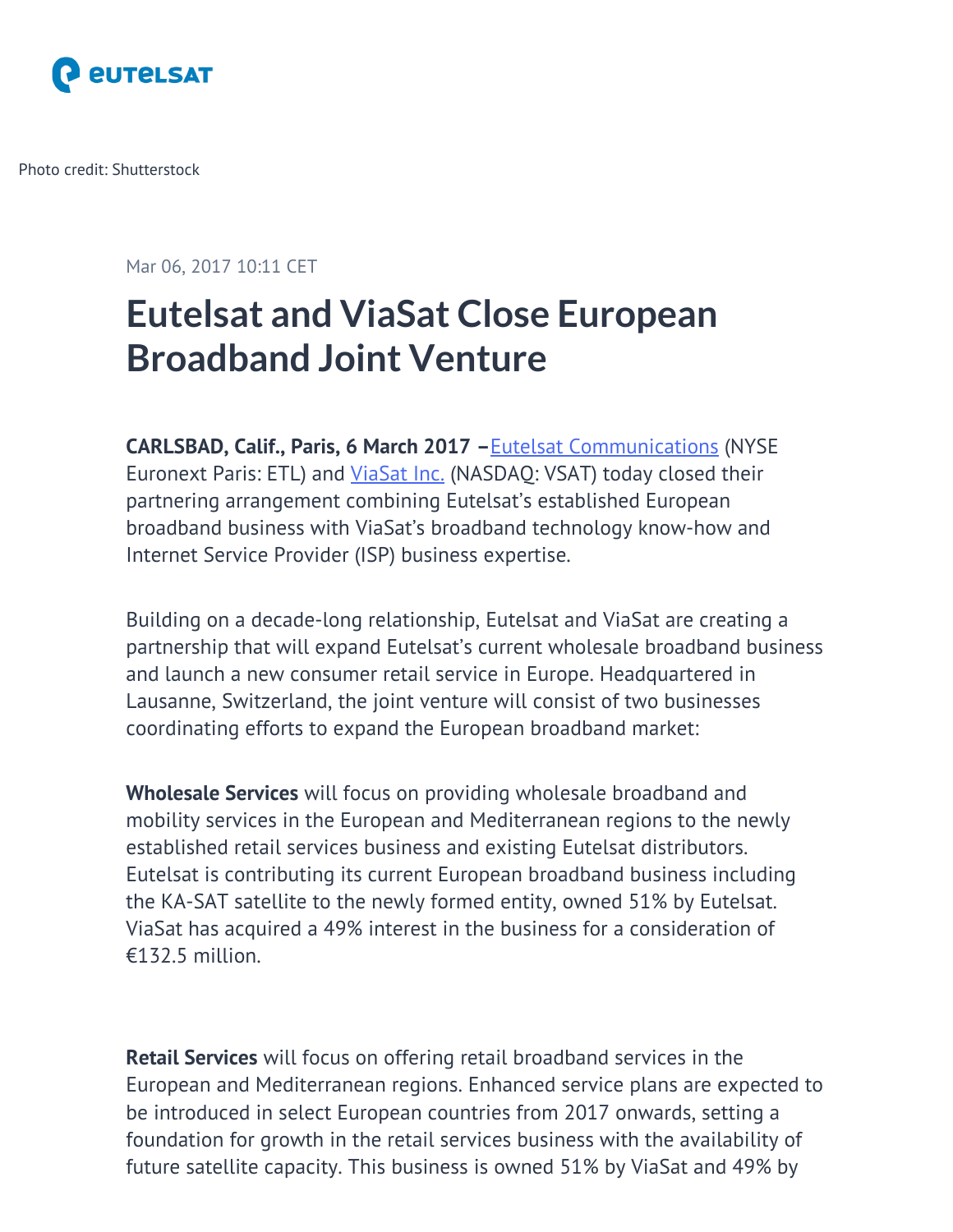## Eutelsat.



## **About ViaSat**

ViaSat, Inc. (NASDAQ: VSAT) keeps the world connected. As a global broadband services and technology company, ViaSat ensures consumers, businesses, governments and military personnel have communications access – anywhere – whether on the ground or in-flight. The Company's innovations in designing highest-capacity satellites and secure ground infrastructure and terminal technologies coupled with its international network of managed Wi-Fi hotspots enable ViaSat to deliver a best available network that extends the reach and accessibility of broadband internet service, globally.

For more information, visit: [www.viasat.com](http://www.viasat.com/), or follow ViaSat on **[Facebook](https://www.facebook.com/ViaSat)**, [Twitter,](https://twitter.com/ViaSatInc) [LinkedIn](https://www.linkedin.com/company/viasat) or [YouTube](https://www.youtube.com/user/ViaSatInc)**.**

## **Forward-Looking Statements**

This press release contains forward-looking statements that are subject to the safe harbors created under the Securities Act of 1933 and the Securities Exchange Act of 1934. Forward looking statements include among others, statements about the future plans, operation and performance of the strategic partnering arrangement and its business prospects, and the expansion and growth of broadband markets. Readers are cautioned that actual results could differ materially from those expressed in any forwardlooking statements as these statements are not of historical facts and represent only the Company's current expectations regarding such matters. These statements inherently involve a wide range of known and unknown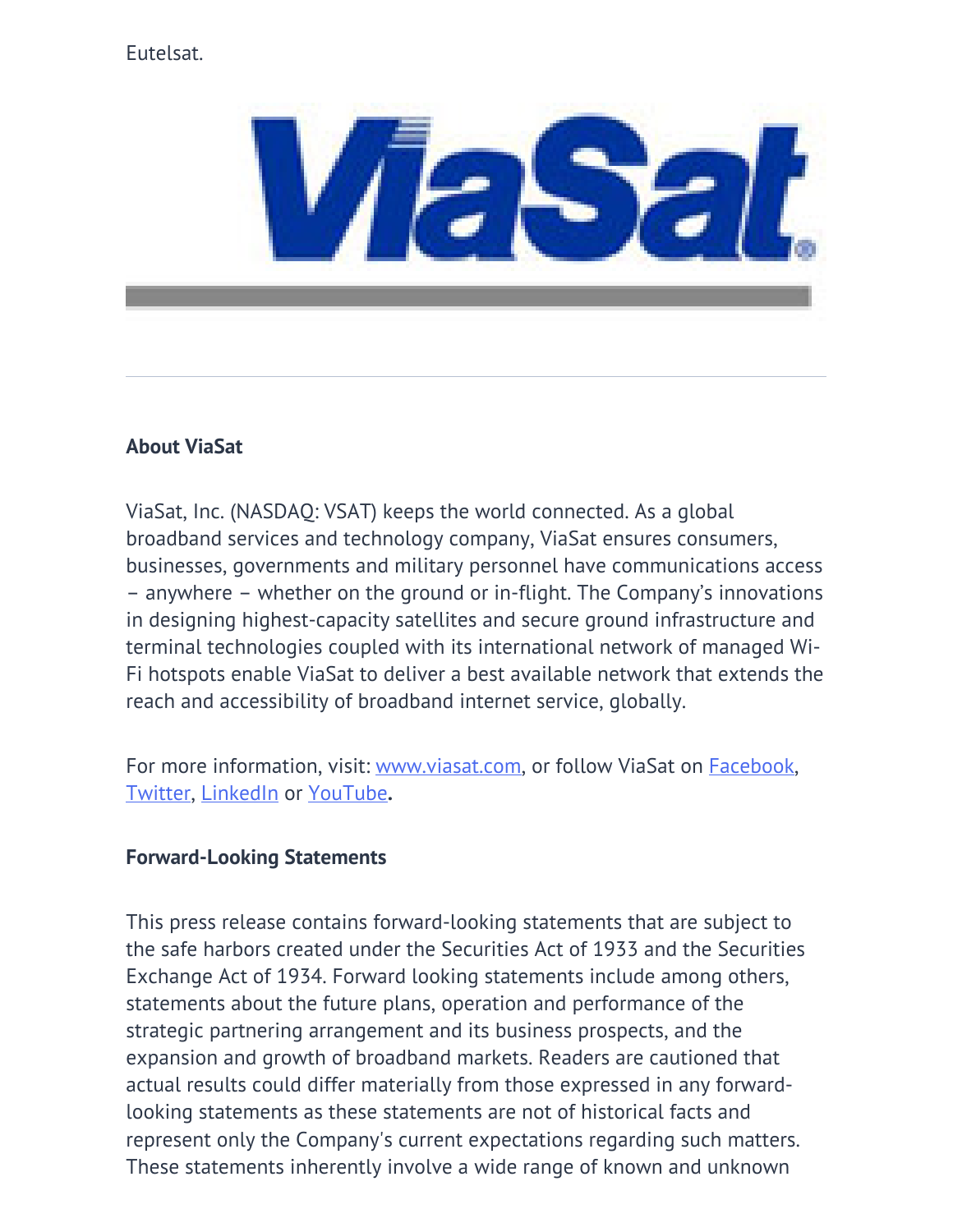risks and uncertainties. Factors that could cause actual results to differ include: the parties' ability to successfully integrate and operate the new strategic partnering arrangement, and achieve expected synergies and other benefits; the ability to attract and retain key employees for the new strategic partnering arrangement; the impact of competition; the ability to develop products and technologies; the impact of changes in the financial markets and global economic conditions; risks associated with the construction, launch and operation of satellites used to supply these new services, including the effect of any anomaly, operational failure or degradation in satellite performance; reduced demand for products as a result of constraints on capital spending by customers; changes in relationships with, or the financial condition of, key customers or suppliers; reliance on a limited number of third parties to manufacture and supply products; ViaSat's level of indebtedness and ability to comply with applicable debt covenants; and other factors as may be detailed from time to time in the Company's public announcements and SEC filings. Please refer to the risk factors contained in ViaSat's SEC filings available at [www.sec.gov,](http://www.sec.gov/) including ViaSat's most recent Annual Report on Form 10-K and Quarterly Reports on Form 10-Q. Readers are cautioned not to place undue reliance on any forward-looking statements, which speak only as of the date on which they are made. ViaSat undertakes no obligation to update or revise any forward-looking statements for any reason.

Copyright © 2017 ViaSat, Inc. All rights reserved. All other product or company names mentioned are used for identification purposes only and may be trademarks of their respective owners. ViaSat is a registered trademark of ViaSat, Inc.

**# # #**

#### **ViaSat, Inc. Contacts:**

Chris (Fallon) Phillips, Public Relations, 760-476-2322, chris.phillips@viasat.com

June Harrison, Investor Relations, 760-476-2633,[IR@viasat.com](mailto:IR@viasat.com)

#### **About Eutelsat Communications**